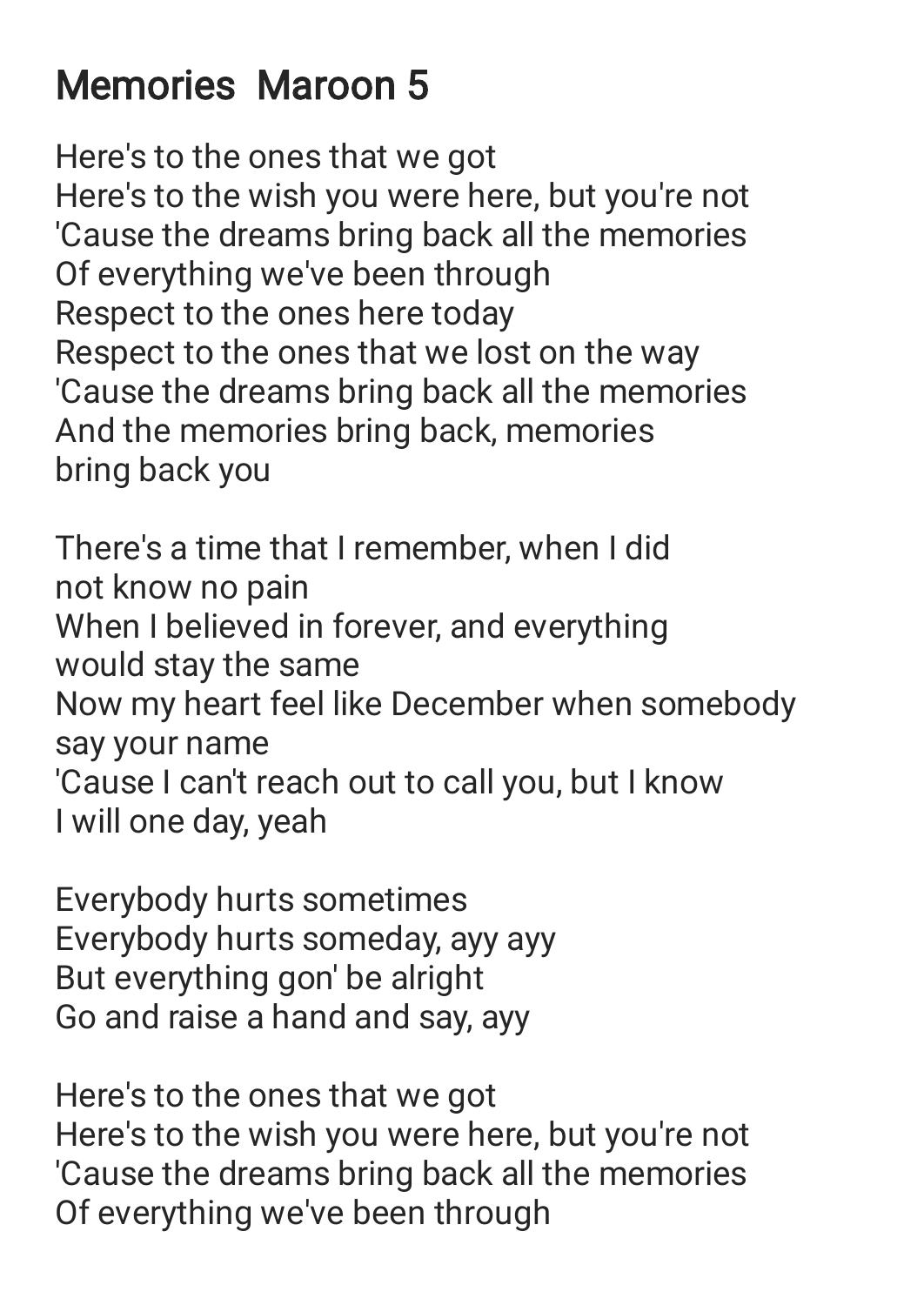Respect to the ones here today Respect to the ones that we lost on the way 'Cause the dreams bring back all the memories And the memories bring back, memories bring back you

Doo doo, doo doo doo doo Doo doo doo doo, doo doo doo doo Doo doo doo doo, doo doo doo Memories bring back, memories bring back you

There's a time that I remember when I never felt so lost When I felt all of the hatred was too powerful to stop (ooh, yeah) Now my heart feel like an ember and it's lighting up the dark I'll carry these torches for ya that you know I'll never drop, yeah

Everybody hurts sometimes Everybody hurts someday, ayy ayy But everything gon' be alright Go and raise a hand and say, ayy

Here's to the ones that we got ......

Doo doo, doo doo doo doo Doo doo doo doo, doo doo doo doo Doo doo doo doo, doo doo doo Memories bring back, memories bring back you